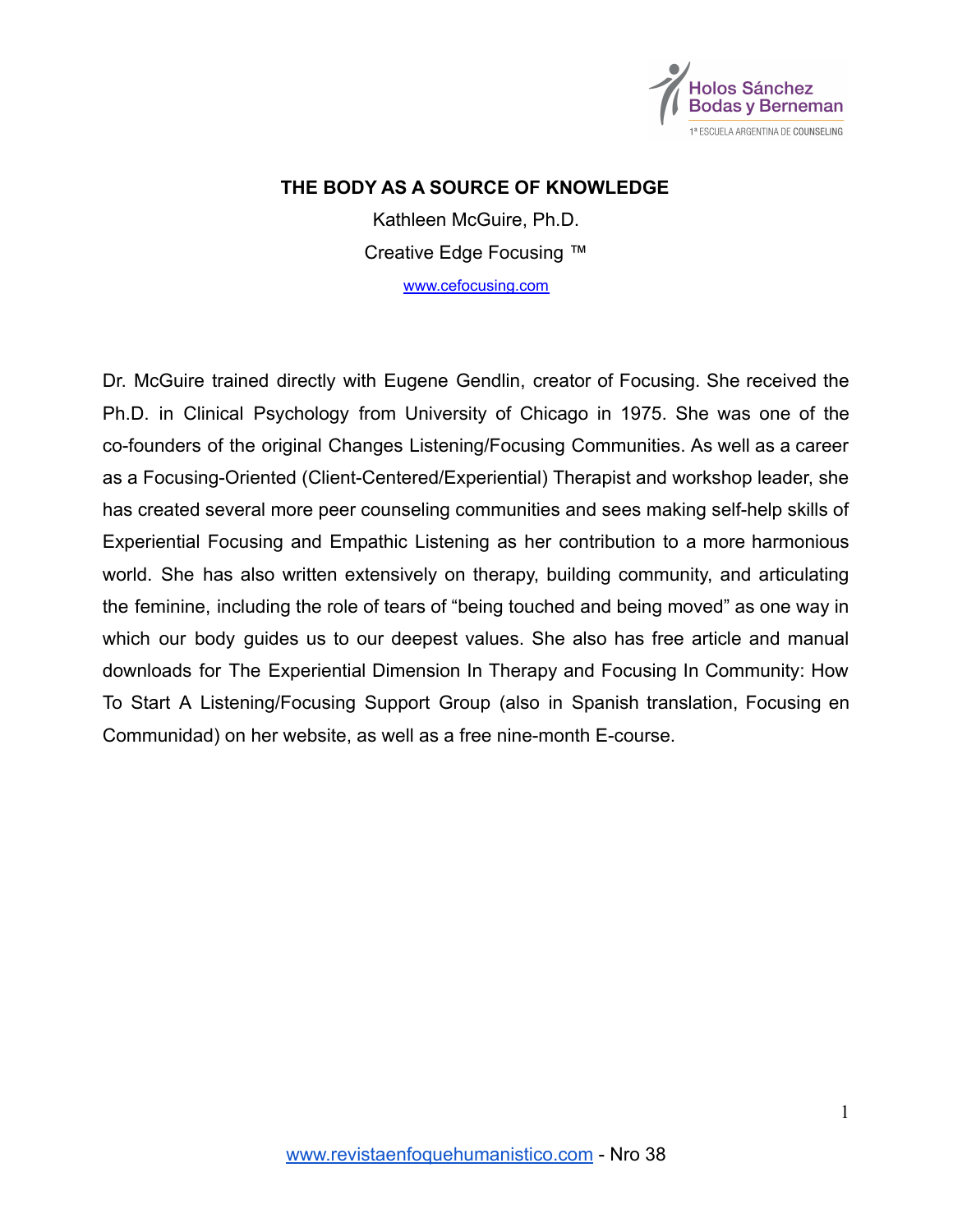

## ABSTRACT

"Embodied" and "disembodied" (cognitive, abstract) ways of being-in-the-world are described. The phenomenon is traced through Belenky, Clinchy, Goldberger, and Tarule's distinction between "separate" and "connected" knowing as epistemologies, Gendlin's theory of the relationship between felt experiencing and symbols, Jung's typological distinction between "thinking" and "feeling" as ways of making judgments, and Gilligan's gender-specific forms of moral judgment. The phenomenon correlates with but is not in one-to-one correspondence with gender. The role of the capacity to be moved to tears in the making of judgments according to value is explored. The capacity to make judgments according to feeling is presented as a rational skill of similar complexity to the capacity to make judgments according to thinking.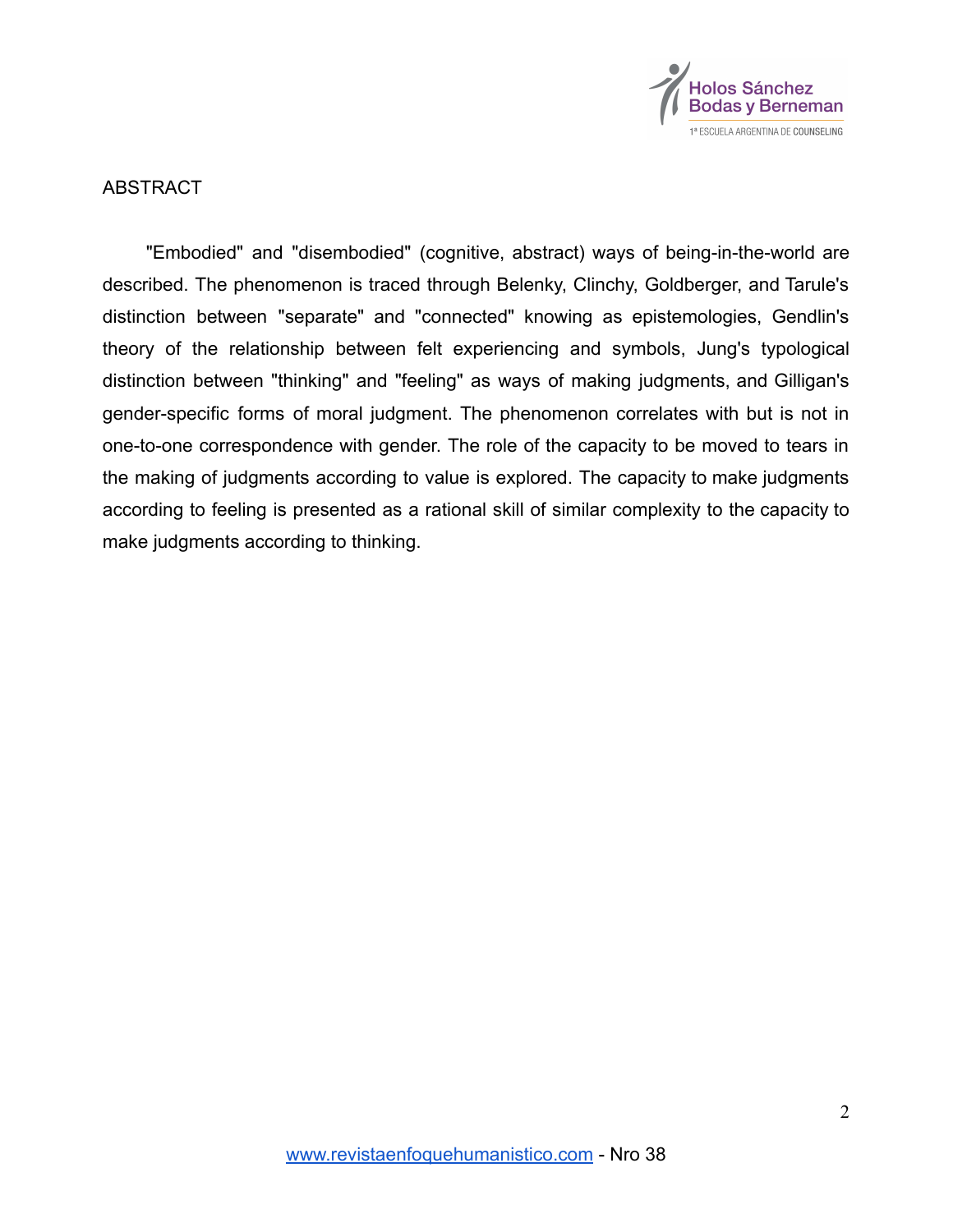

In contemplating writing this paper, I attempted to make the shift into the third person objective mode of language central to academic writing. I would then be turning my personal experiences into seeming facts by stating them as "It has been found that..." rather than "It has been my experience that..." I find that I do not want to make this shift, since it is a betrayal of the very phenomenon I am describing. I want to describe the way in which the world is experienced by a person who lives in an embodied, rather than an abstract, cognitive way.

In order to hold the interest of the "embodied," writing must touch, not cognitive, logical understanding but bodily experiencing. The writing must resonate; it must call forth a felt response, as does a poem or a piece of music. "Resonating" is a kind of knowledge. It is a physical experience and can happen in relation to ideas as well as to emotions. It is different from cognitive understanding.

Belenky, Clinchy, Goldberger, and Tarule, in their book *Women's Ways of Knowing* (1986), describe two different epistemological orientations:

> ...a separate epistemology, based upon impersonal procedures for establishing truth, and a connected epistemology, in which truth emerges through care (p.102).. .Presented with a proposition, separate knowers immediately look for something wrong--a loophole, a factual error, a logical contradiction, the omission of contrary evidence (p.104)...Feelings and personal beliefs are rigorously excluded (p.109)

In contrast:

...At the heart of these [connected knowers'] procedures is the capacity for empathy. Since knowledge comes from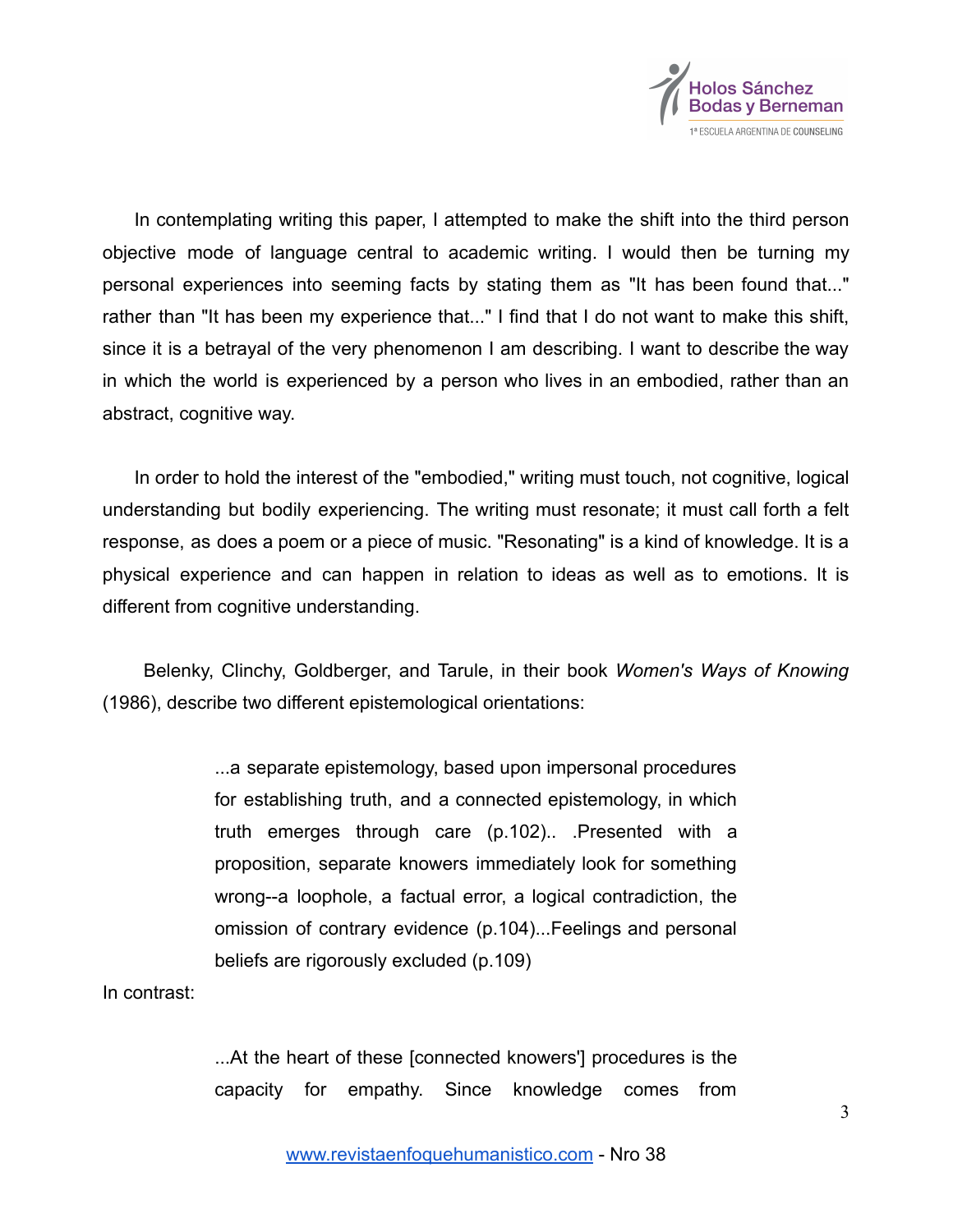

experience, the only way they can hope to understand another person's ideas is to try to share the experience that has led the person to form the idea...truth that is personal, particular, and grounded in firsthand experience (p. 113).

I invite you to think with me in the manner of connected knowing. I will use my own experience as a guide. After describing it, I will connect my own experience with the writing of others.

As one of the embodied in a culture which places high value upon an abstract, objective way of being, I feel as if I am caught under ice, trying to find a hole where I can break through and breath, but constantly bumping my head against an impenetrable surface. My experience is submerged.

It is hard to know that I exist, when I do not see my experience mirrored in the culture. Most movies, books, poems, paintings, and academic papers are abstract, pleasing to the logical mind but not creating a felt response.

How can I describe being "embodied"? I mean, in general, that in many situations I gather knowledge first in my body and then use my thinking/words/symbolizing capacities to articulate it. For instance, when I walk into a room, I register the interpersonal dynamics in the room in

my body. I may notice that my body is going numb, my shoulders tense, my head aching. I then take this bodily information as indicating that there is something wrong, and I search my own feelings and the kind of interaction that is going on to see what it is. Once I make words for the

problem, then I can act in some way to change the situation and relieve my bodily tension.

When I want to make a decision about a personal problem, I do not make a list of pros and cons and weigh them out in a cognitive, logical way. I try to ask my bodily experiencing what it wants. I use Gendlin's (1981) Focusing Technique to ask myself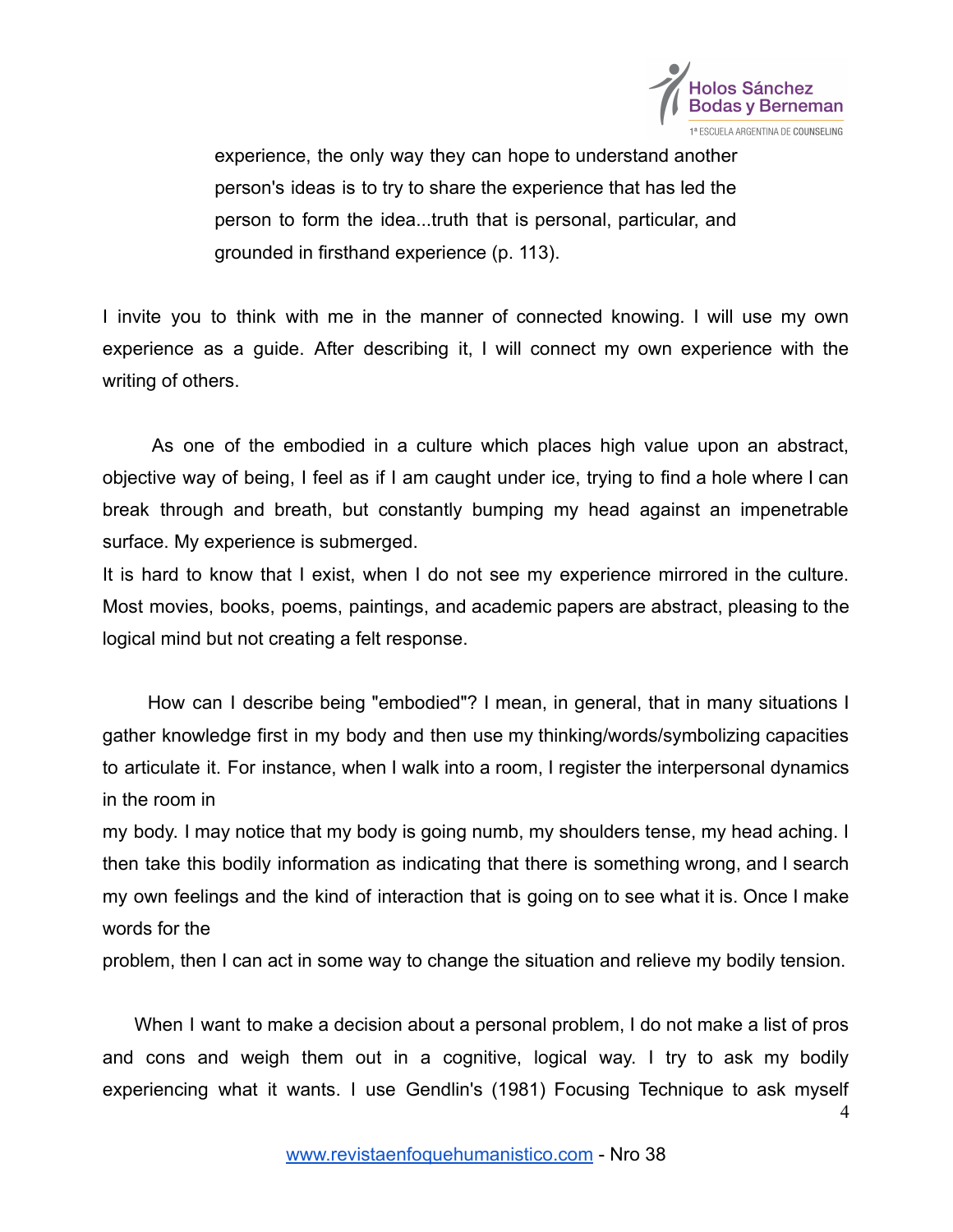

open-ended questions, and I wait until words and other symbols arise which are an accurate symbolization of my bodily felt meanings.

I pay special attention to my felt reaction to the words or images which I create. I am especially attuned to the coming of tears. My tears let me know that something is important to me. They are my body's way of making a value judgment. I will tend to make a decision in the direction of this value, as indicated by my tears. Being able to sort through the feelings in terms of my body's response is a highly refined skill which I have developed over time and which is equal in complexity to the way that an abstract thinker might use the rules of logic in order to make a decision.

This different way of being-in-the-world has been loosely identified as a difference between men and women, but gender does not completely correlate with the phenomenon. "Left-brain/right-brain; visual/kinesthetic styles of learning, the "thinking/feeling" continuum as defined by Jung (1971) are other attempts to name the difference. Teasing the actual phenomenon out from the perceived gender difference will remove some noise generated in statistical data by the inclusion of "feeling" men and "thinking" women, for instance.

The first and foremost strand I have found is the theoretical work of Eugene Gendlin (1962). Gendlin talks about the creation of meaning through a back-and-forth between symbols and bodily felt experiencing. His is the only theory I have found which makes terms for the moments of silent checking with the body that happen between words and other symbols. Here are Gendlin's (1962) seven ways in which symbols and felt meanings can interact in creating meanings. I give these examples, conceptually complicated though they are, because they concretely demonstrate that, in most instances, symbols depend upon an experiential or felt dimension for their meaning:

1) Parallel Functional Relationships of Felt Meaning in Cognition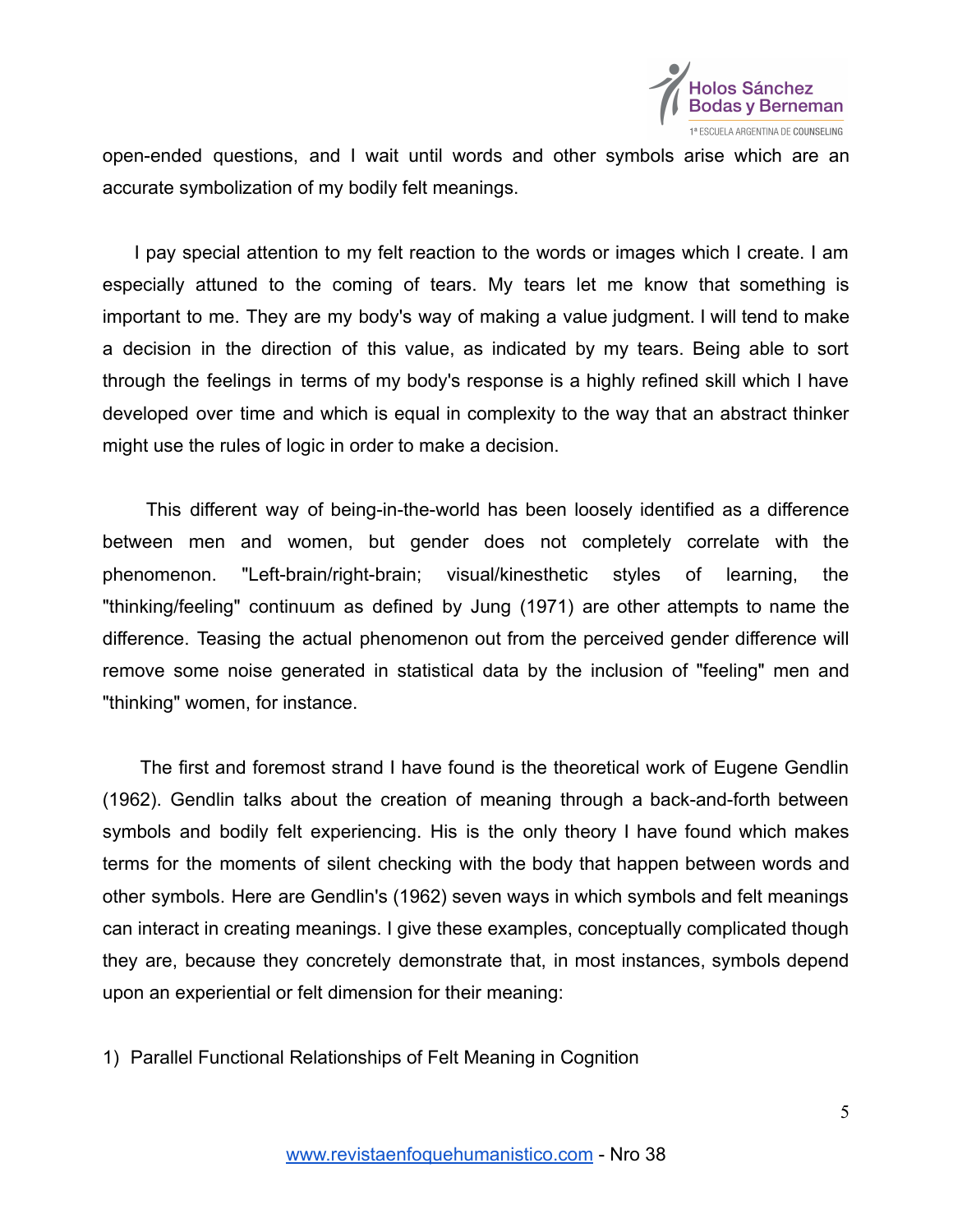

a) **Direct Reference**. Symbols are used to point to, without defining, a present felt meaning: "I

want to stop and sense into this feeling I am having." Can then attend directly to "this

feeling" without as yet forcing conceptualizations upon it.

b) **Recognition**. Symbols call forth felt meanings that are adequately conceptualized by the

symbol. There is a one to one correspondence: "I know what 'red' means."

c) **Explication**. Creating further symbols for a given felt meaning: "I want to describe this

feeling of sadness that I have. It's about..."

2) Creative Functional Relationships ("Specific,""Nonparallel")

a) **Metaphor**. Symbols that already have a parallel felt meaning are put together so as to create

a new felt meaning: "Sunshine is like melting butter."

b) **Comprehension**. Finding exactly the right symbols to convey an already present felt

meaning:"It's hard to describe.. .It's...It's like snow in summer! That's exactly it".

c) **Relevance**. A felt meaning of what has gone before enables one to understand what comes

next:"I could understand this part of the movie because of the cumulated felt sense of what

came before."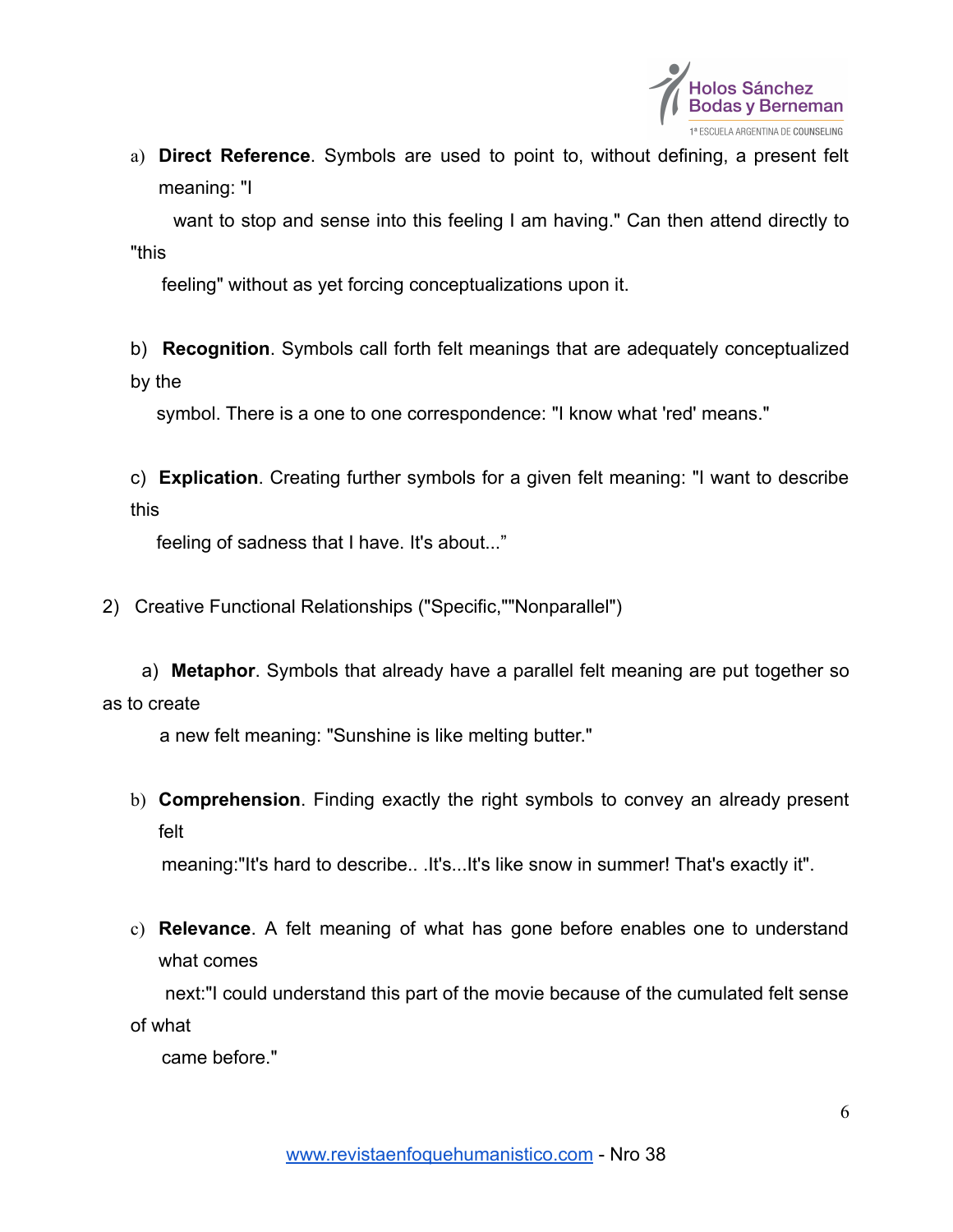

d) **Circumlocution**. A felt meaning is created in a person by means of symbols that do not

adequately symbolize that felt meaning: "It's sort of like when...That's not exactly it, but do

you know what I mean?" "I think so. Is it like when " "Yeah. Not exactly, but we're in the

ball park. It's more..." Both people "know" what they are talking about but cannot put it into

words.

Summarized from *Experiencing and the Creation of Meaning,* pp.90-137

Only 1) b) (recognition) involves the kind of abstract, symbols that can be manipulated by logic, that have no left-over felt meaning to be resonated with in a bodily way.

Gendlin puts the bodily, experiential half of the process into the definition of thinking. His work leads to practical applications in "Focusing" (1981) as a way of using direct reference for problem resolution and in "experiential psychotherapy" (Gendlin, 1973, 1994; McGuire.

1981) as a way of maximizing the creation of new meanings and thereby personality change in psychotherapy. Many of the people who resonate with Gendlin's theory are women, because they find concepts that articulate being embodied.

A second strand is The Experiencing (EXP) Scale, an empirical measure based upon Gendlin's theory (Klein,Mathieu, Gendlin, & Kiesler, 1969). The variable measured is the degree to which personal subjectivity (felt meaning) enters into verbalizations. Developed as a measure of in-session verbal behavior of clients in psychotherapy, the seven-point scale distinguishes between "low experiencing"(abstract intellectualizations or descriptions of events with little reference to the participant's own personal experience or self-reflections) and "high experiencing" (reflection upon ideas or problematic events in a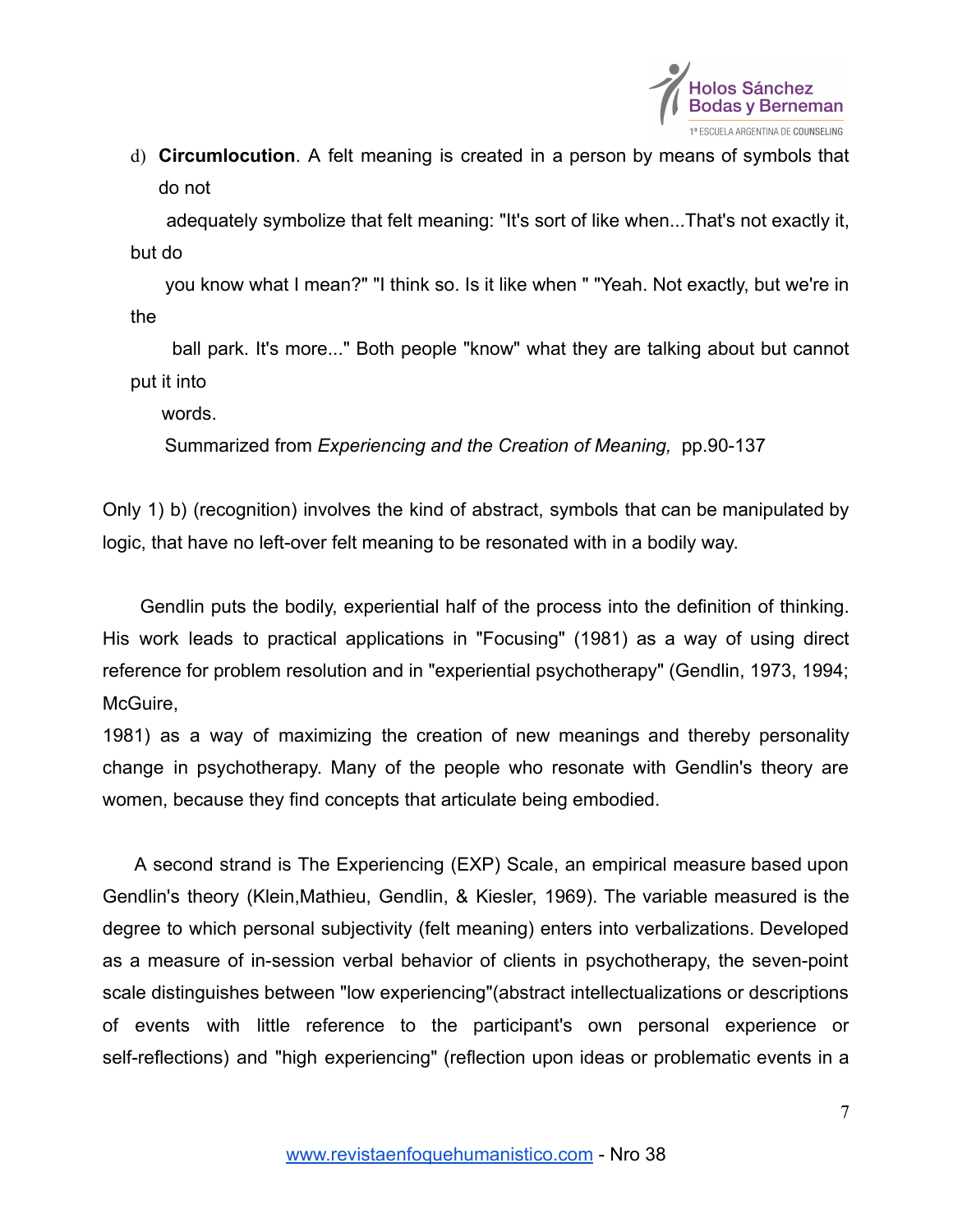

way which incorporates one's own subjective experience and allows for change in this experiencing).

Low experiencing correlates with a likelihood of failure in verbal psychotherapy; high experiencing is a client skill which increases the likelihood that the client will profit from verbal psychotherapy (Gendlin, Beebe,Cassens, Klein, & Oberlander, 1968). Gendlin's self-help skill called Focusing, learning to refer to one's own bodily experiencing, has been widely correlated, not just with success in psychotherapy, but with creativity in general (Gendlin et.al, 1968).

A third strand is the personality typology of C.G. Jung (1971) and the Myers-Briggs Type Indicator (Myers, 1980) as an empirical measure of it. Jung's typology is based on a number of polarities. One is between **extroversion and introversion**. The extrovert is energized by contact with the external world. The introvert is energized by contact with the internal world. An introvert might be fascinated by Jung's dream theories or by Gendlin's focusing theory, which involves attending to and making careful distinctions in inner experiencing. An extrovert might be fascinated by behavior therapy, the manipulation of external events, or physical medicine. Gendlin's (1981) Focusing training, which places a great deal of emphasis upon learning to "clear a space" in the body, is one method for teaching introversion to extroverts.

Secondly, there are two different modalities for taking in information about the world. **"Sensation"** means perceiving through concrete sense impressions--color, sight, sound. **"Intuition"** means perceiving through a global, intuitive "feel" for the situation. Those preferring" intuition" will resonate with Gendlin's concept of a "felt sense." "Sensors" might tend toward "objectively observable" data, and would have to learn the difference between a concrete sensation like a muscular tightness and the broader, less localized "felt sense."

Thirdly, there are two different ways of judging the information that has been perceived. One is **"thinking,"** making judgments according to abstract, impersonal principles. The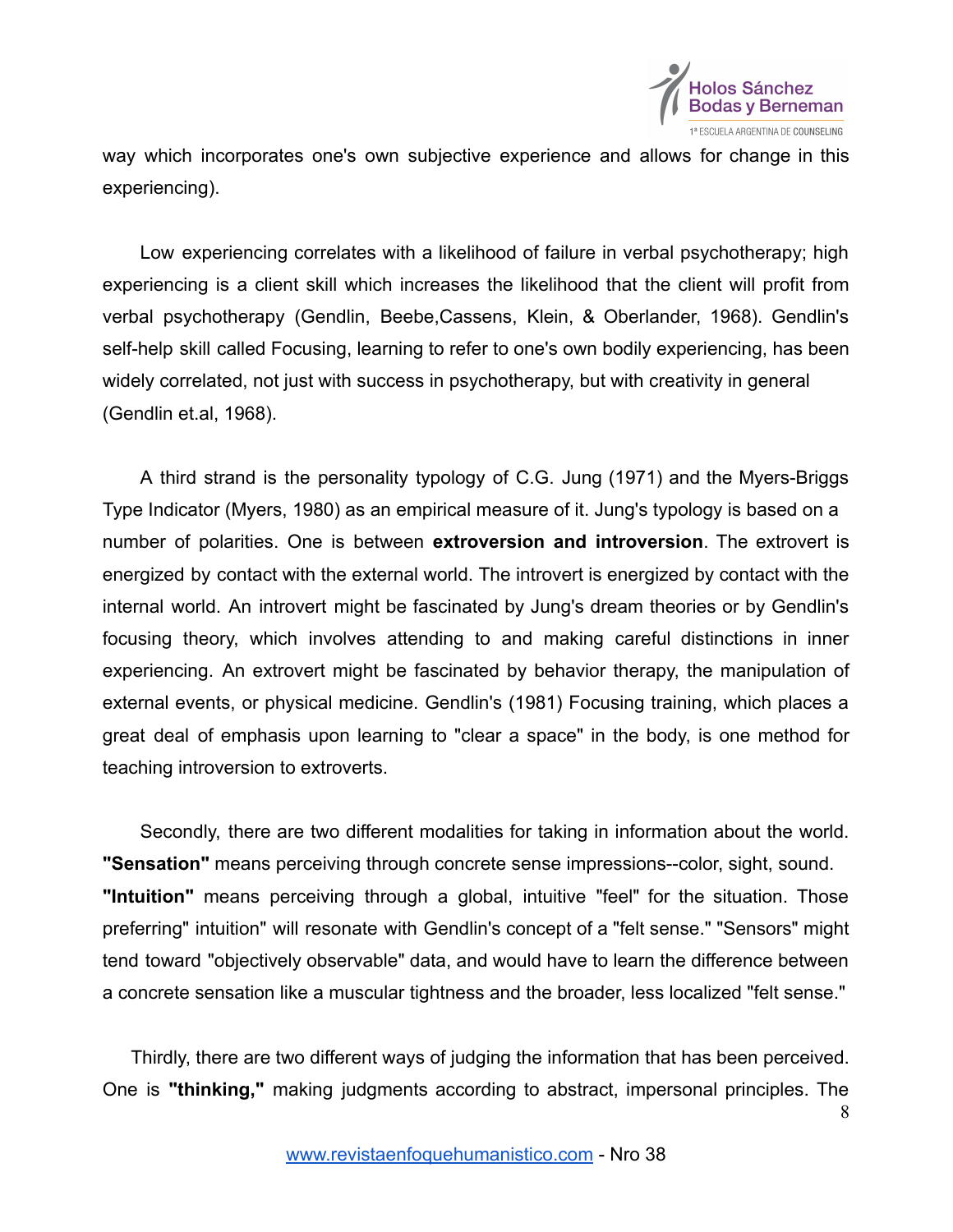

other is **"feeling,"** making judgments according to personal values, the contextualized effect of the decision on the people involved. Jung(1971) defines "thinking" as follows:

> Thinking is the psychological function which, following its own laws, brings the contents of ideation into conceptual connection with one another.. .The term 'thinking,' should, in my view, be confined to the linking up of ideas by means of a concept, in other words, to an act of judgment, no matter whether this act is intentional or not.. .Further, I call directed thinking a rational (q.v.) function, because it arranges the contents of ideation under concepts in accordance with a rational norm of which I am conscious. pp.481-482

Feeling is defined:

Feeling is a process, moreover, that imparts to the content a definite value in the sense of acceptance or rejection ("like" or "dislike")... feeling is a kind of judgment, differing from intellectual judgment in that its aim is not to establish conceptual relations but to set up a subjective criterion of acceptance or rejection.. .Feeling, like thinking, is a rational(q.v.) function, since values in general are assigned according to the laws of reason, just as concepts in general are formed according to these laws.pp.434-435

He states further:

Thinking and feeling (pp.v.) are rational functions in so far as they are decisively influenced by reflection. They function most perfectly when they are in the fullest possible accord with the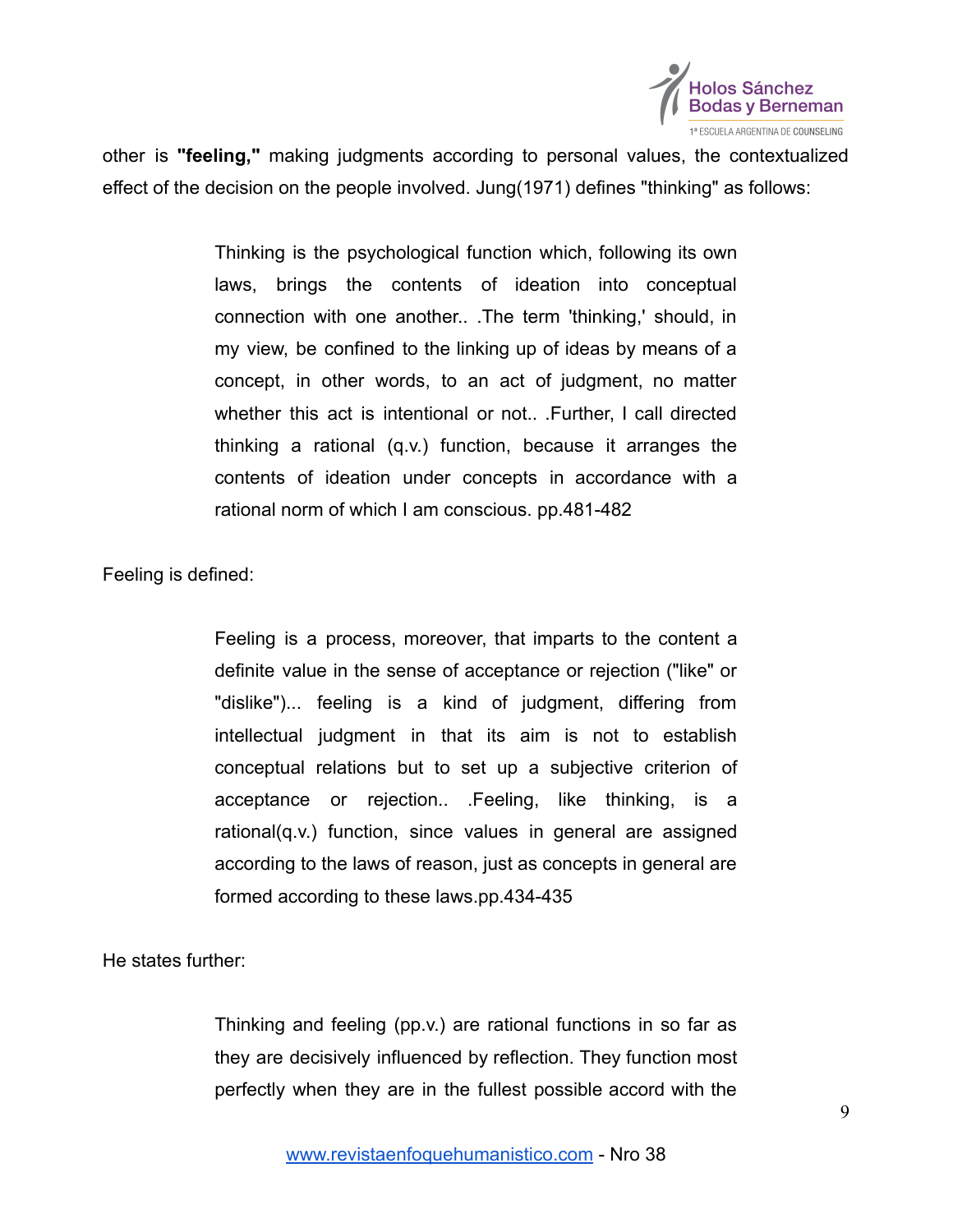

laws of reason. The irrational functions, sensation and intuition(pp.v.) , are those whose aim is pure perception; for, as far as possible, they are forced to dispense with the rational (which presupposes the exclusion of everything that is outside reason) in order to attain the most complete perception of the general flux of events.p.459

Again, the emphasis is upon the words judgment and rational. Thinking and feeling are both rational processes, ways of making distinctions and decisions. Not "rational" vs "irrational" or "emotional" vs. "unemotional." Everybody has emotions. Whether these emotions remain primitive and undifferentiated or are subjected to careful discrimination and judgment according to values depends upon the sophistication of the feeling function, just as whether a person's opinions are based upon careful logic or not depends upon the sophistication of their thinking.

There are two other main principles to Jung's theory of psychological types. One is that, throughout the life span, **a person needs to develop facility in the four functions--thinking, feeling, sensation, and intuition, as well as in both introversion and extroversion. The midlife crisis is often the psyche's push toward development of the undeveloped potentialities.**

**Secondly, initially the person will develop one dominant function and two others as auxiliaries. The fourth function, the one opposite the dominant one, will remain primitive and undeveloped. The person will tend to project this primitiveness upon other people.** So the person dominant in sensation thinks the intuitive type is out of touch with reality. The person strongest in intuition thinks the sensation type is shallow and boring. The thinking type thinks the feeling type is overly emotional. The feeling type thinks the thinking type is cold and unemotional.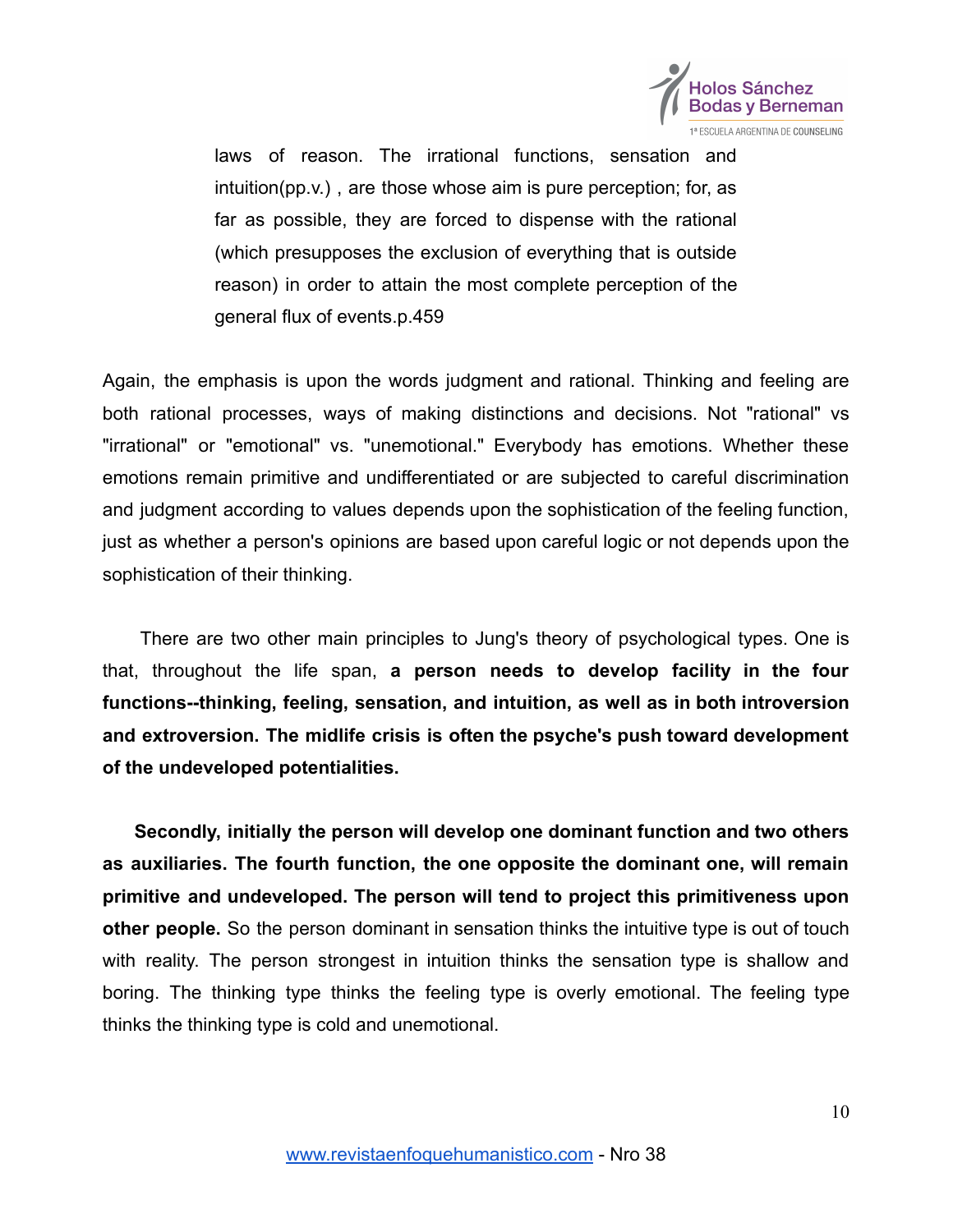

The true thinking type is not "cold and unemotional" but is seen as such because the feeling type's own inferior thinking is undifferentiated and primitive. The true feeling type is not "irrationally emotional" but is seen as such because the thinking type's own inferior feeling is

undifferentiated and primitive.

You will never convince the logician that he/she would be better off with concepts that are tied to experiencing, nor will you get the feeler to be comfortable with manipulating symbols that have only a logical and not an experiential meaning.

Thinking and feeling are evenly distributed in the population but with a gender difference. Six out of ten men prefer thinking judgments. Six out of ten women prefer feeling judgments. So, while there is not a perfect correlation between gender and thinking vs. feeling, the majority of men prefer thinking as a form of judgment, the majority of women prefer feeling.

The majority of those seeking psychotherapy are women because they take comfort in this realm where the work is about human feeling. Yet the dominant theories of how to do therapy, the theories written by thinking and sensing types, are cognitive, analytical, behavioral.

A fourth strand is the work of Carol Gilligan (1982) on moral development. Gilligan was one of the first to point to a blindness in theory produced by the inability of one psychological type to see the experience of the other. While her work has been talked about in terms of a gender difference, I think it more accurately reflects the thinking/feeling dimension as described above.

For many years, Lawrence Kohlberg's (1981) stages of moral development, based upon the logic of the thinking function, had stood as the standard. It had been a mystery that women consistently failed to progress beyond Stage 3 of his six stages. Gilligan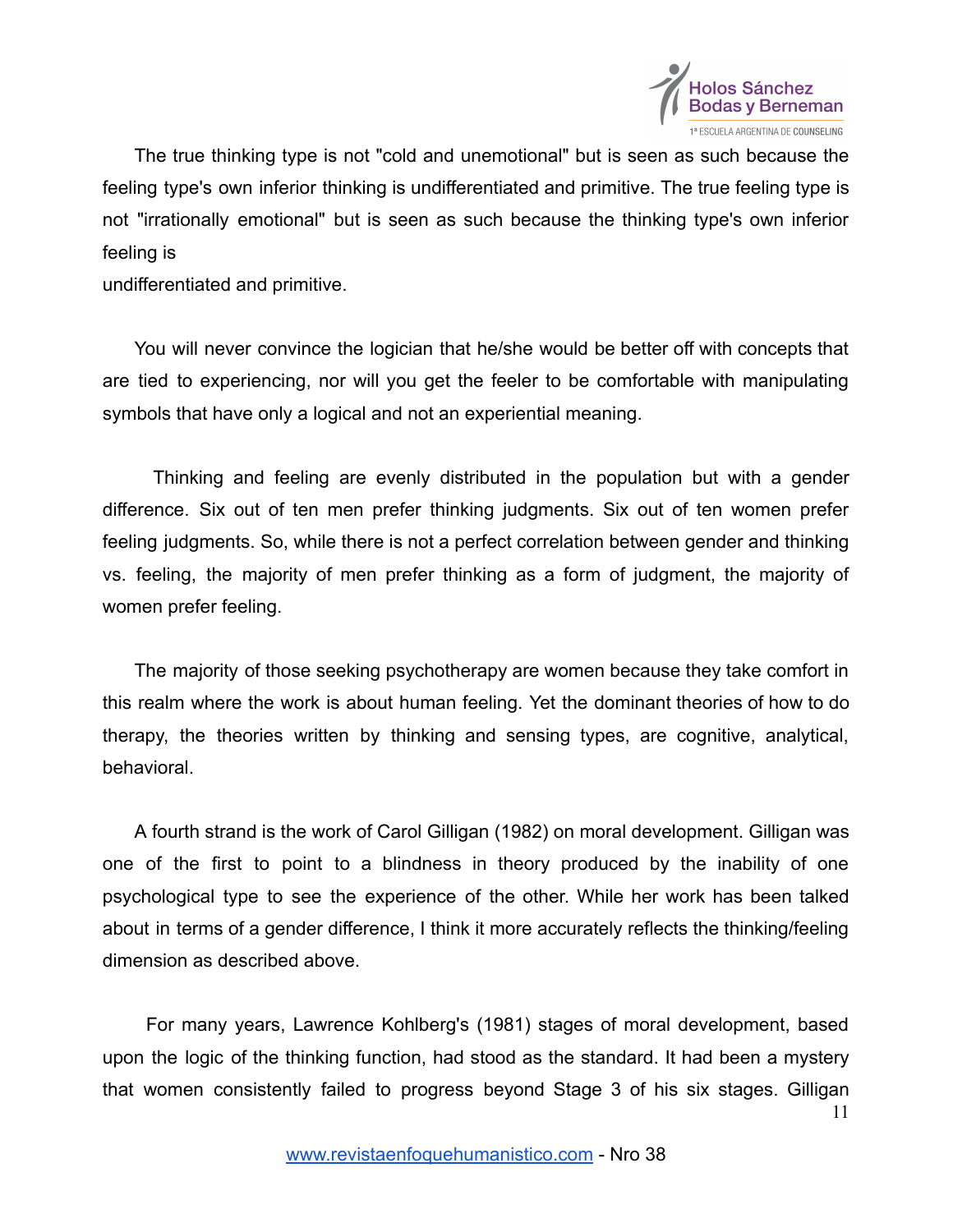

finally solved the problem by finding that women were operating on a totally different continuum, a morality defined, not by abstract immutable and impersonal rules, which did not change from situation to situation, but by judgments according to feeling, personal (lived) value judgments dependent upon seeing people in contexts.

I believe that learning to be moved to tears is integral to learning to operate out of a feeling or value orientation. Tears, sometimes a subtle sheen in the eyes, sometimes deep sobbing, are the harbinger of personal meaning. People cry not just when they are in pain but when they are touched or moved. A feeling type can walk around in tears as a wide and differentiated landscape.

I remember hearing that an Eskimo could distinguish between many kinds of snow, each having a different functional meaning for him. Gendlin has made a world of distinctions in the inner landscape of symbols and experiencing. There is a similarly rich world of kinds of crying, and a relationship between being moved to tears and the careful discrimination of value. I would like the

capacity to make distinctions in personal value to be seen as a skill as is the capacity to make logical distinctions.

People who prefer thinking judgment to feeling judgment may have a limited and negative experience with tears and may devalue crying. Yet they will be crippled by this lack of tears in their ability to make value judgments. A major part of an experiential psychotherapy involves teaching clients to welcome their tears as a first step in articulating personal values. I teach clients to find their tears with instructions for focusing upon present experiencing:

> " Can you look in your chest?.. Is there a tightening there, or a lump?...Can you imagine what it would be like if that lump melted a little bit.. .if it became warm...as if you put your arms around it and it became a warm feeling...not just sadness, but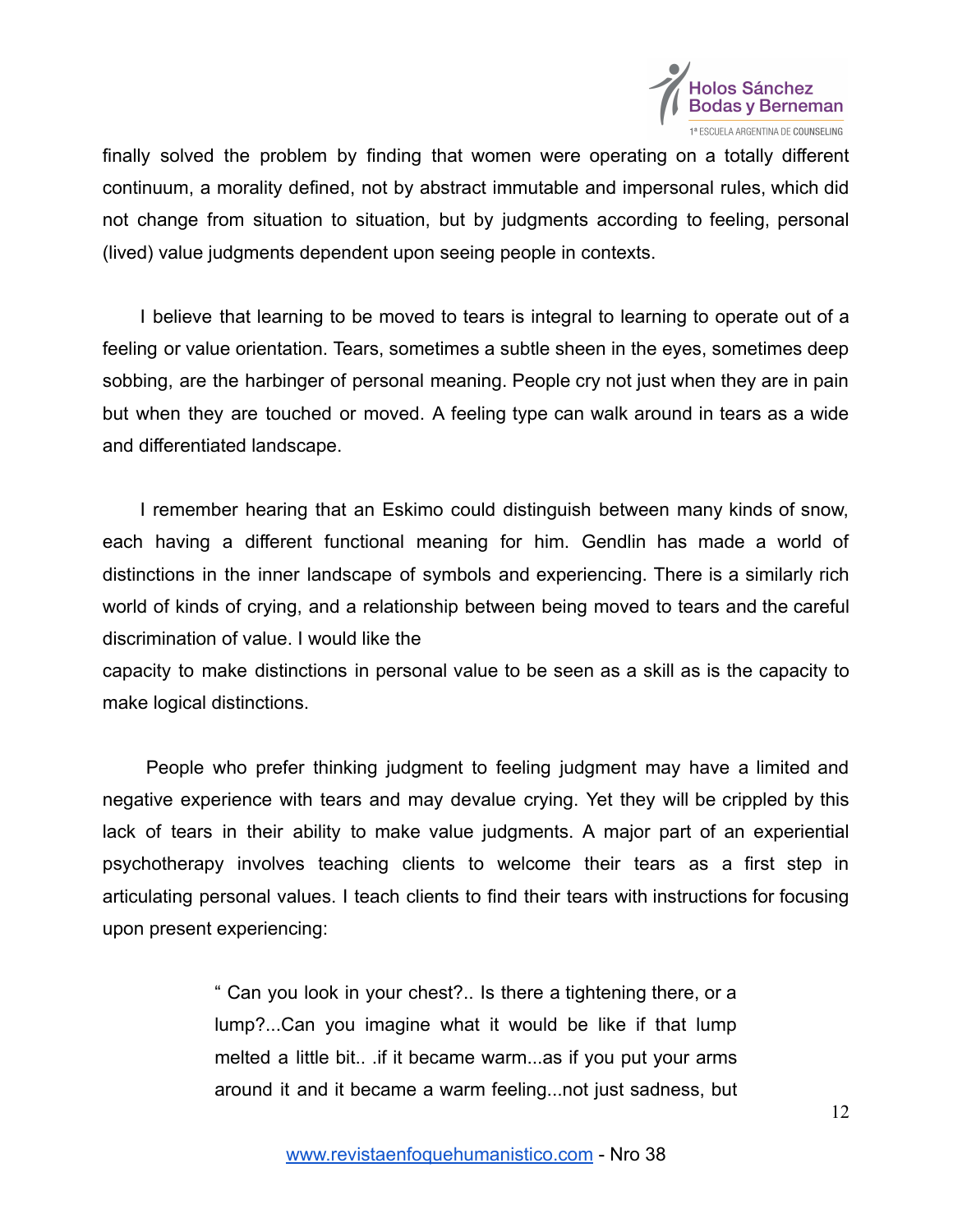

the feeling of being moved or touched...there's a lot of love in that feeling, as well as pain...Can you try to just let the warmth spread, to let the tears well in your eyes if they are there?...I see a sheen of tears in your eyes… can you just notice that and maybe let it come a little bit...just let those tears be here and be very gentle with yourself, loving that little person inside of you who is crying, who is being moved."

As feelers (the majority being women) learn to strengthen their logical thinking through formal education, thinkers (the majority being men) can strengthen their valuing process through experiential psychotherapy.

Within the arts, academia, and psychotherapy practice, there should be equal representation and credibility for the products of the embodied, be they men or women. This will necessitate procedures for avoiding the denigration of the experiential which can be predicted from the "feeling" blind spot of those "thinking" types, be they men or women, who are in the position of gatekeepers for the society. These will need to acknowledge that "feeling" is an equally valid source of knowledge.

## REFERENCES

Belenky,M., Clinchy, B., Goldberger, N., & Tarule, J.*Women's Ways Of Knowing: The Development OI~ Self, Voice, and Mind.* NY: Basic Books, 1986.

Gendlin, E.T. *Experiencing and the Creation of Meaning*. The Free Press of Glencoe, 1962.

Gendlin, E. T. Experiential psychotherapy. In R. Corsini (Ed.), *Current Psychotherapies*, Itasca, IL: Peacock Publ.,1973, 318-352.